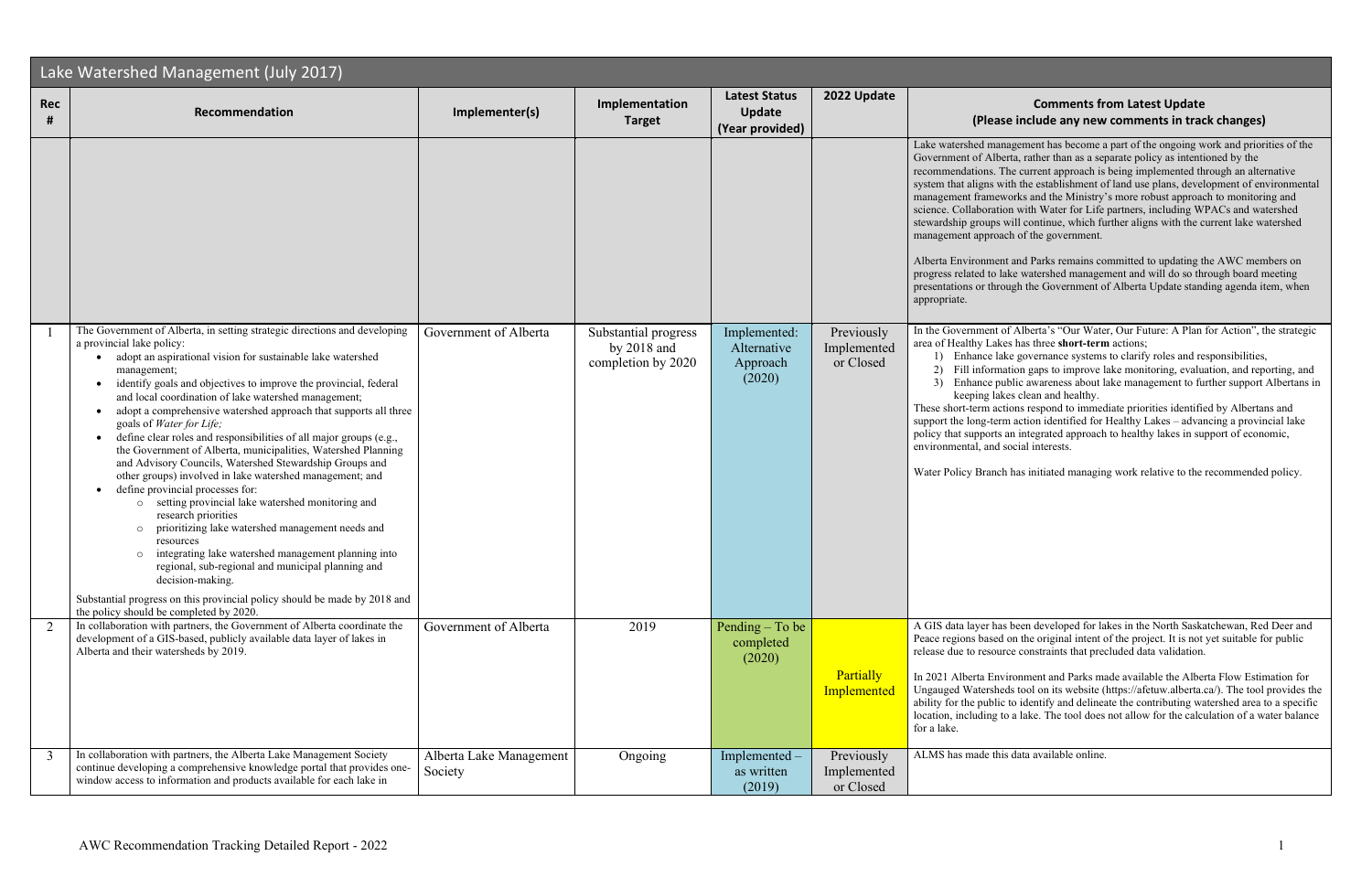|                | Alberta, and an ongoing process to populate it.                                                                                                                                                                                                                                                                                                                                                                                                                                                                                                            |                       |                                   |                                                   |                                                                                                                                                                                                                         |
|----------------|------------------------------------------------------------------------------------------------------------------------------------------------------------------------------------------------------------------------------------------------------------------------------------------------------------------------------------------------------------------------------------------------------------------------------------------------------------------------------------------------------------------------------------------------------------|-----------------------|-----------------------------------|---------------------------------------------------|-------------------------------------------------------------------------------------------------------------------------------------------------------------------------------------------------------------------------|
| $\overline{4}$ | The Government of Alberta, in collaboration with partners:<br>a) identify provincial criteria and indicators of lake watershed health<br>by 2018, to be informed by existing work;                                                                                                                                                                                                                                                                                                                                                                         | Government of Alberta | 2018                              | Implemented:<br>Alternative<br>Approach<br>(2019) | As part of Environme<br>lake monitoring progr<br>As part of implement<br>renewed effort is und<br>the application of nov<br>research and to identi<br>plan is currently in de<br>partners.                              |
|                | use these criteria to conduct a preliminary assessment of lake<br>b)<br>watershed health and information gaps by 2019; and                                                                                                                                                                                                                                                                                                                                                                                                                                 |                       | 2019                              |                                                   |                                                                                                                                                                                                                         |
|                | identify provincial lake watershed research and monitoring gaps<br>c)<br>and needs to inform lake watershed management actions at<br>provincial and local scales, based on the identified criteria and<br>subsequent assessment. Substantial progress should be made by<br>2020.                                                                                                                                                                                                                                                                           |                       | 2020                              |                                                   |                                                                                                                                                                                                                         |
| 5              | The Government of Alberta identify a process by 2020 for all levels of<br>government to engage in and support multi-stakeholder lake watershed<br>planning initiatives where appropriate, and to incorporate lake watershed<br>management plans and/or objectives into land use planning and decision-<br>making. This process should be reflective of the scale and urgency of<br>issues facing the lake and outline how existing lake watershed<br>management plans and/or objectives are to be considered in statutory<br>planning and decision-making. | Government of Alberta | 2020                              | Implemented:<br>Alternative<br>Approach<br>(2019) | The opportunity for in<br>priorities identified th<br>government.                                                                                                                                                       |
| 6              | The Government of Alberta work with partners to develop an iterative<br>process, using environmental, social and economic criteria, to prioritize<br>lake watershed planning, management and implementation actions, by<br>2020.                                                                                                                                                                                                                                                                                                                           | Government of Alberta | 2020                              | Implemented:<br>Alternative<br>Approach<br>(2019) | Resources provided to<br>planning, inclusive of<br>term. The process to p<br>forward.                                                                                                                                   |
|                | By 2020, the Government of Alberta develop a process to designate a<br>local lead to facilitate the collaborative development and implementation<br>of lake watershed management plans and/or objectives where identified as<br>a priority management action. The designated local lead could be a single<br>entity or a group, and must be approved by municipalities in the lake<br>watershed.                                                                                                                                                           | Government of Alberta | 2020                              | Implemented:<br>Alternative<br>Approach<br>(2019) | Currently not priority<br>local lake watershed i<br>Management Plans ar                                                                                                                                                 |
|                | The Government of Alberta, through its periodic review of key legislation   Government of Alberta<br>relevant to lake watershed management:<br>a) seek alignment with the goals and outcomes of Water for Life and<br>the new provincial lake policy, when completed; and                                                                                                                                                                                                                                                                                  |                       | Ongoing                           | Implemented:<br>Alternative<br>Approach<br>(2019) | Any efforts by AEP to<br>Water for Life and in<br>policy's implementati                                                                                                                                                 |
|                | strengthen legislative tools to enable consistent land-use practices<br>b)<br>to maintain or improve lake watershed health.                                                                                                                                                                                                                                                                                                                                                                                                                                |                       | Ongoing                           |                                                   |                                                                                                                                                                                                                         |
| 9              | Alberta Urban Municipalities Association, Alberta Association of<br>Municipal Districts and Counties and Association of Summer Villages of<br>Alberta support greater collaboration and consistency in municipal<br>planning around lakes by:<br>a) working with the Government of Alberta and other relevant<br>partners to identify existing gaps in tools and information and to<br>assist in developing resources to fill these gaps; and                                                                                                              | <b>AUMA &amp; RMA</b> | Substantial progress<br>by $2019$ | Implemented:<br>Alternative<br>Approach<br>(2019) | The AUMA and RMA<br>Villages Associations<br>appropriate, to addres<br>Land-use planning is<br>Municipal Governme<br>and land-use planning<br>amalgamate into a sin<br>resources. This will h<br>Additional time is req |

ental Monitoring and Science Division's draft 5 year Science Plan, the ram is under review for fiscal year 2017/2018.

ing Alberta Environment and Parks Science Strategy (2019-2024), a lerway to modernize Alberta's lake monitoring program that includes vel analytical and monitoring approaches to inform lake watershed ify monitoring gaps. A five-year monitoring, evaluation and reporting evelopment and feedback will be sought from internal and external

## mplementation currently lies in regional and sub-regional planning prough plan development and implementation for all levels of

o WPACs and WSGs supports regional and sub-regional watershed f high priority lake systems within broader watersheds in the short prioritize lake watershed health will be a long-term priority moving

work for the GOA. Existing planning processes sufficiently enable management planning (e.g., WPAC Integrated Watershed nd/or sub-regional planning initiated by AEP)

to initiate the development of a related lakes policy will align with clude a review of existing tools and practices to support such a ion.

A continue to prioritize collaboration with the Alberta Summer s, the Government of Alberta and other key stakeholders, where as needed improvements to support lake watershed management. an important function for municipalities, and the recently amended ent Act (MGA) identifies new requirements for regional collaboration g. Further, summer villages who share a common water body can now agle municipality to improve governance and effective use of have an impact on lake management within municipal boundaries. quired to understand what gaps exist and what resources are needed.